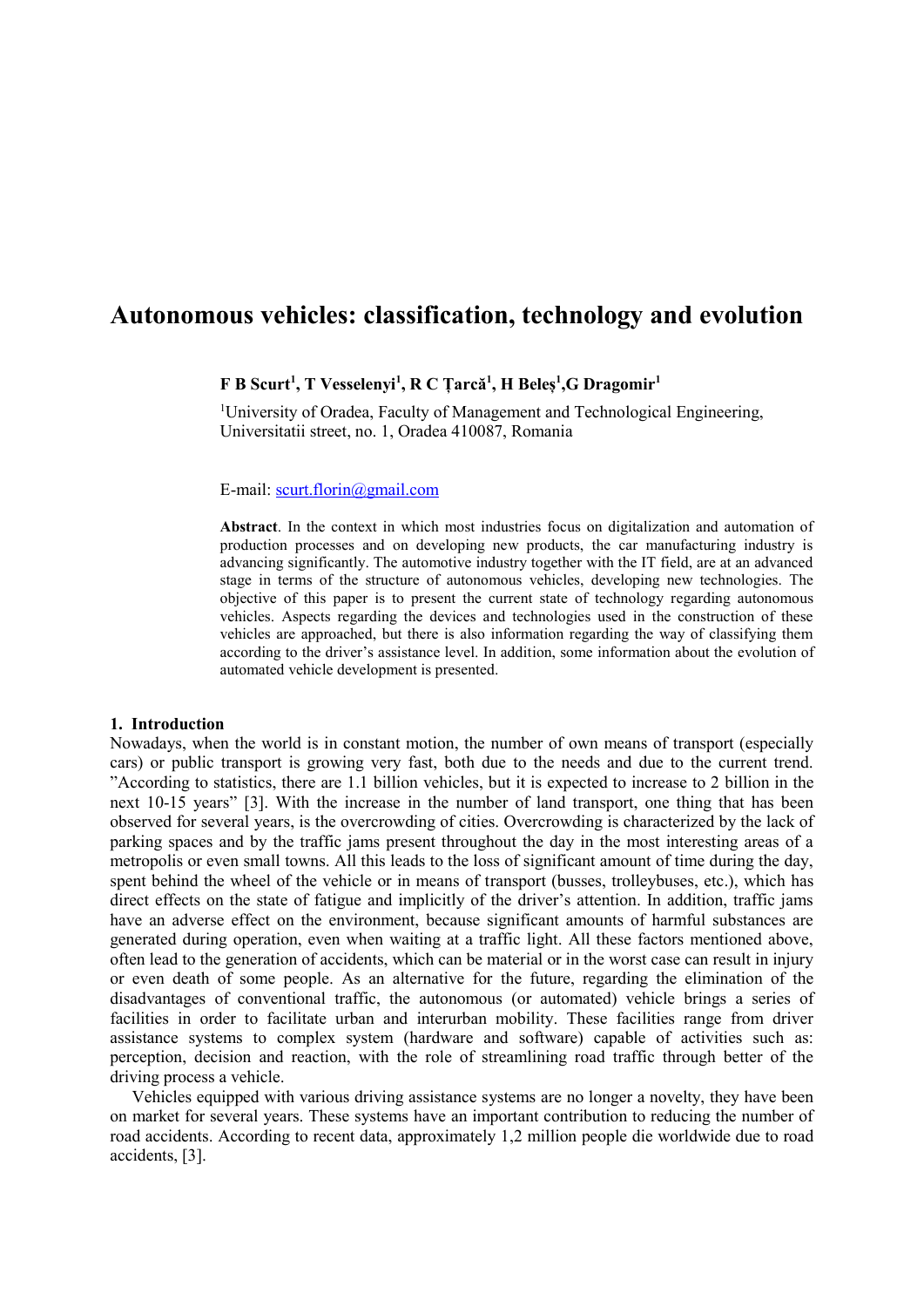The autonomous vehicle can be defined as an ordinary vehicle that can move from one place to another without the intervention or assistance of a driver, in other words the vehicle is able to analyze the environment and make favorable decision, to travel alone, due to equipment from endowment.

## **2. Evolution**

Around the 1920s, in the USA, due to the large number of accidents caused by the carelessness of drivers, the development of driverless vehicles was discussed. Thus, in August 1921, the first vehicle without driver on board was presented, which was radio-controlled from an army vehicle located 30m behind it. It can be said that this is the pioneer of cars without a driver. The development of this prototype being closely linked to the technology owned by the army, [3].

Of course, after this presentation, other vehicles appeared either based on the same technology or on something more innovative:

- in 1925, the electronic engineer Francis P. Houdina, equipped an ordinary vehicle with the equipment necessary to perform driving maneuvers, being controlled remotely by radio waves, [1], [2].

- in 1939 during the exhibition "Futurama", an innovative concept propelled by magnetic field generated by the electric circuit incorporated in the running track was presented. It was made by industrial designer Norman Bel Geddes with the support of General Motors, [2].

- in 1958 – the first "automatically guided automobile" completed a one-mile test at the GM Technical Centre (Michigan).It was a Chevrolet that had two electronic sensors mounted in the front that followed a cable stretched along the track, thus, controlling the position of the steering wheel and implicitly the steering wheels, [1].

- in the 1980s, research on autonomous vehicles took off in many countries, both academically and industrially, [1].

- in 1994 in the PROMETHEUS-Project, Ernst Dickman's team developed with the help of Mercedes Benz W140 – a robotic vehicle, which was able to travel on congested highways around Paris at speeds of up to 130 Km/h, [1].

Thus, manufacturers companies such as: Mercedes-Benz, General Motors, Continental Automotive System, Autoliv, Bosch, Nissan, Toyota, Audi, Hyundai Motor Company, Volvo, Tesla Motors, Peugeot, Navya, Google, BMW, Local Motors, Easy Mile, etc., have developed and are still developing new prototypes of autonomous vehicles. Due to this technological boom, the legislative framework on the testing and circulation of autonomous/automated/robotic vehicles in many countries needs to be rethought. In this sense, in 2013 the UK government allowed their testing on public roads, after that, in 2014, the French Government adopted the same legislative measures, followed by other European countries and not only( in 2015, 5 US states allow AV testing on public roads: Nevada, Florida, California, Virginia, Michigan), [4].

#### **3. Classification**

According to the J3016 standard published by SAE International, regarding the degree of automation of the driving function, there are 6 levels, from SAE Level 0 (without automation) to SAE Level 5(fully autonomous vehicle). It can be said that this ranking was made on the one hand based on the volume of activities in which the driver is involved, and on the other hand based on the performance and equipment of the vehicle. In addition, this standard (SAE Standard J3016, 2016) corresponds to the levels defined by the Federal Highway Research Institute of Germany (BASt - Bundesanstalt für Strassenwesen), but also to some extent with those formulated by the National Administration for Traffic and Safety (NHTSA), [4].

SAE Level 0 (No Automation): this is where most current vehicles fall. In this case, as it is known, the driver is responsible for all actions,(acceleration/braking, maintaining direction, changing direction, using lights and signals, avoidance of obstacles, etc.), but in some situations, the vehicle may be equipped with warning systems (object warning in the blind spot of the mirror, collision warning).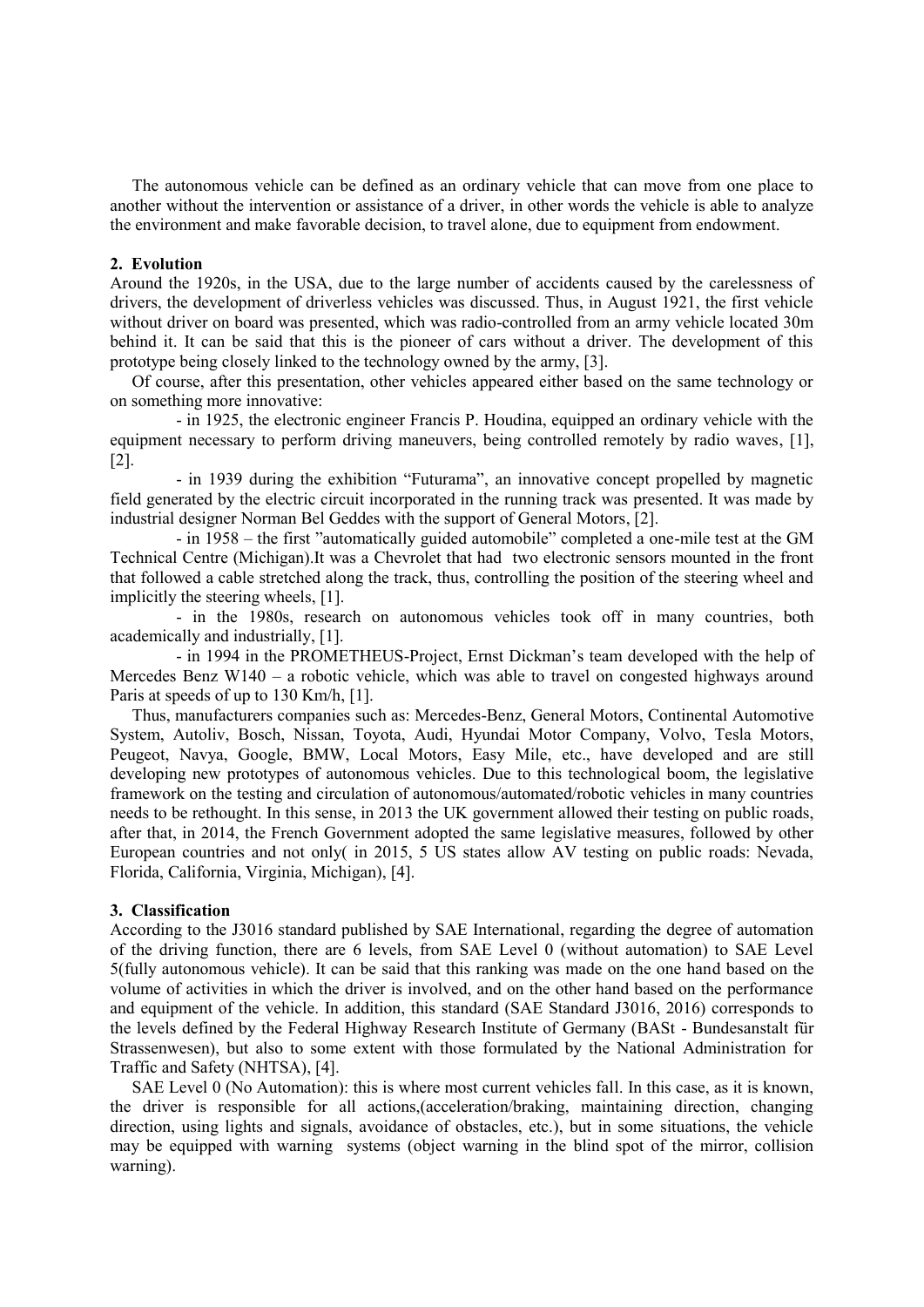SAE Level 1 (Driver assistance): systems implemented on the vehicle, at this level, can take control of the acceleration/brake (adaptive cruise control or emergency braking), or the direction of travel, using the information taken with the help of sensors in the environment in which they move (can keep the vehicle on the lane – Lane keeping assist system-LKAS). The driver must be able to take control if the situation so requires.

SAE Level 2 (Partial automation/assistance): the vehicle can control the steering, acceleration and braking, but the driver must be able to intervene when needed, constantly monitoring the surrounding conditions: traffic, weather and road conditions.

Therefore, for the first three levels, the driver is primarily responsible for monitoring the environment (traffic, weather, road condition), he must be prepared at all times to take control of vehicle, when the auxiliary equipment warns him. Starting with level 3, the autonomous driving systems are clearly superior to the assistance equipment present at the previous levels, because they have the capacity to monitor the driving environment.



SAE Level 3 (Conditional Automation): in this case, the vehicle is able to monitor the surroundings, and control the direction, acceleration and braking in case of highway travel. But, even at this level, the driver must be prepared to intervene if the vehicle asks for this.

SAE Level 4 (High Automation): the activities regarding the controls of the vehicle during the movement can be taken over by an automatic driving system, in some well-defined situations. In some cases, vehicles equipped with such a system no longer have pedals and steering wheel installed.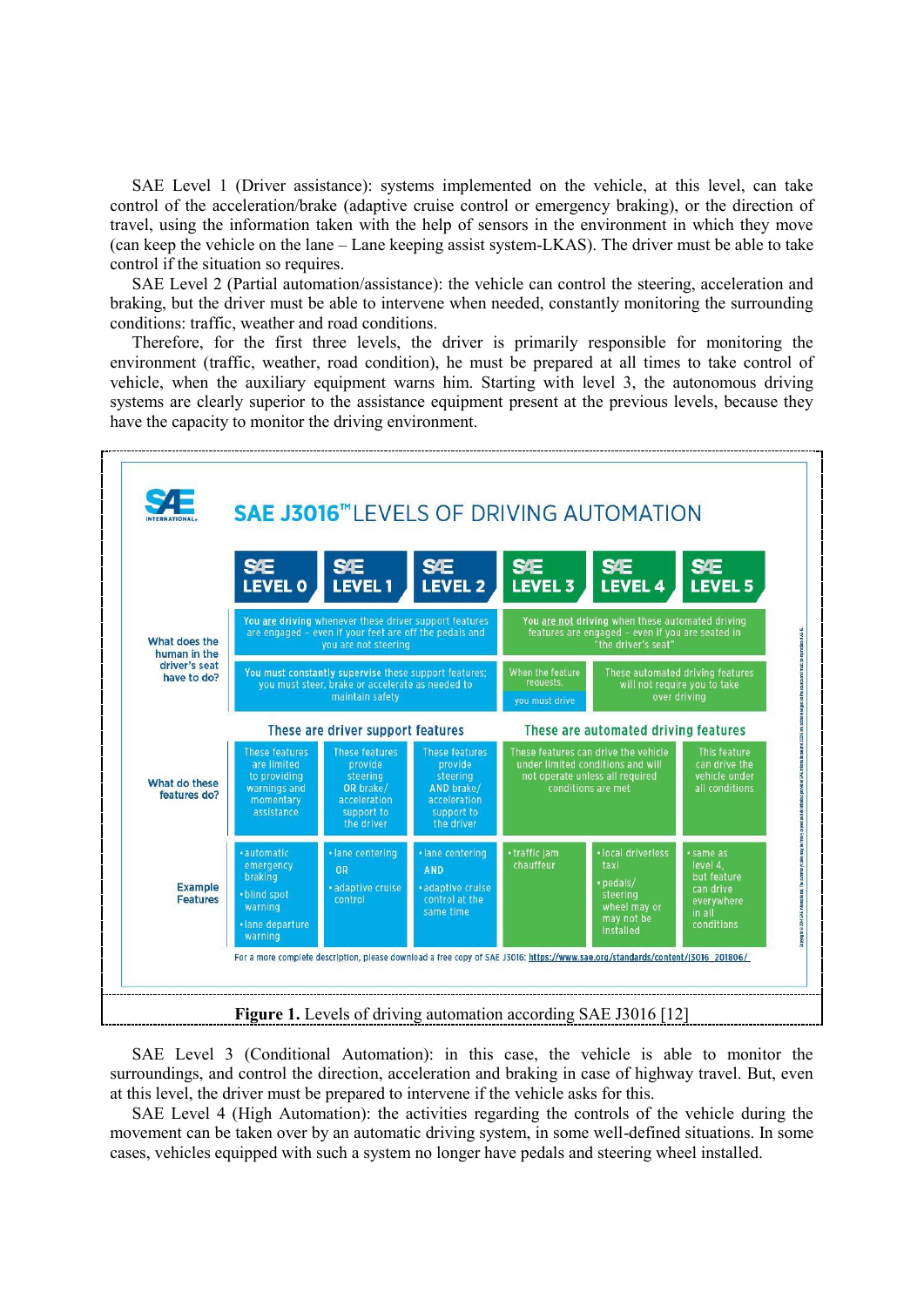SAE Level 5 (Full Automation): in this case vehicle is able to manage all the activities necessary for safe driving in any conditions. The only duties of the driver are to start the vehicle and enter the destination.

# **4. Technology used**

In order to be able to travel, autonomous vehicles must be equipped with a variety of sensors and devices that can replace the skills and vigilance of the human factor. The essential devices that are part of an autonomous vehicle, and that help it to move safely are presented in this section. However, it does not mean that all autonomous vehicles have the same type of sensors or technology, these aspects being characteristic of every manufacturer or developer.



LIDAR (Light detection and ranging) - is a device for measuring distance based on laser beam technology, transmitting light waves (beams) to a target (obstacle), then analyses the reflected light. It can detect static or dynamic objects (vehicles, pedestrian, cyclists, buildings, etc.) in the vicinity of the vehicle. It is capable to create a virtual map (2D or 3D) with these obstacles. It is usually mounted on the roof of the vehicle so that it can have a range of 360 degrees, [2], [4], [6], [9].

RADAR (Radar Detection and Ranging). Radar sensors that equip autonomous vehicles can be grouped in two broad categories: long range radar (LRR) or mid-range radar (MRR). These sensors are mounted on the front, rear and sometimes on the side corners of the vehicles. Radar systems operate on the basis of electromagnetic waves and are used to detect various obstacles or oncoming vehicles. They can also be used to determine the speeds of oncoming vehicles, or for the correct operation of some equipment: adaptive cruise control (ACC), impact warning, for self-parking, etc., [2], [4]. Most often autonomous vehicles have both LRR and MRR radar systems. These systems can have a range of up to about 200m with a dispersion of up to 40° (or even 75°- in this case the range decreases considerably), [2], [4], [7].

GNSS (Global Navigation Satellite System) include all satellite navigation systems, whether we are talking about regional or global systems [8]. GPS (Global Positioning System) the most widely used,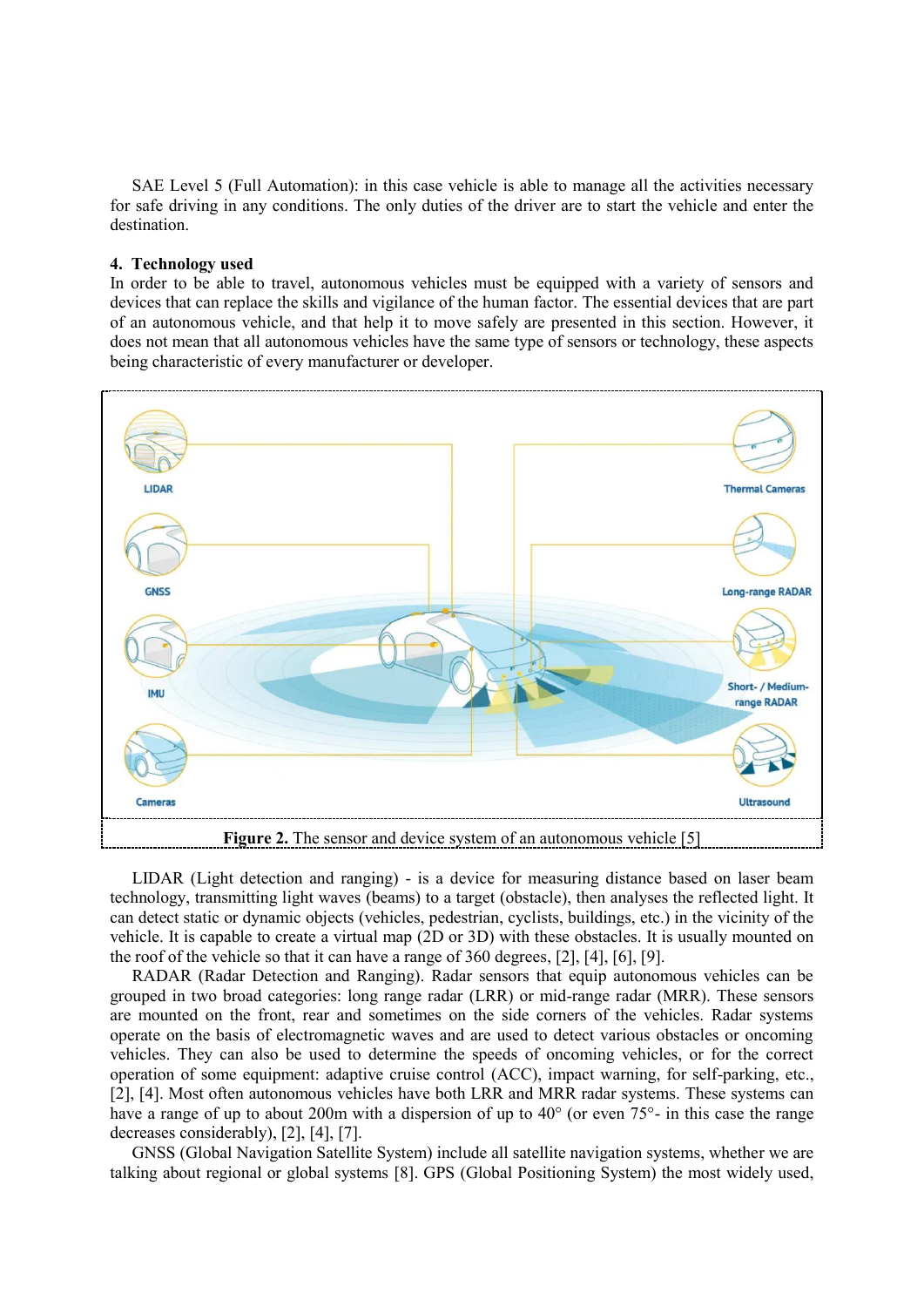is a navigation system that can provide information about time and current position almost anywhere on earth, as long as it is within range of four or more satellites. The system (GPS) helps to keep the vehicle on the desired route with a fairly high accuracy (approximately 30 cm), this being possible also due to the other systems in the endowment of the AV with which it collaborates, [4], [8].

Ultrasonic sensors: these sensors detect objects in the immediate vicinity of the vehicle, being mounted on almost all sides of the vehicle. They are used in parking assistance application, already having a wide spread on the market [4], [10].

Inertial measurement unit (IMU): an inertial measurement unit is a device that can measure the linear and angular motion of the vehicle, as well as the gravitational forces acting on it, using accelerometers and gyroscopes. For high position accuracy, the output data from the IMU are combined with the data obtained from GPS system [2], [4].

Thermal cameras: with their ability to detect heat, they provide a wider range of action than headlights, so they can detect in a timely manner the presence of various obstacles (pedestrians, animals, other vehicles, etc.), on the road or near it. They have the ability to detect even in more difficult conditions of movement: at night, through smoke, on the strong brightness of the sun, etc.

Video Cameras: the video cameras that come with autonomous vehicles are high-resolution stereo cameras, positioned at the front next to the rear-view mirror. Their role is to constantly monitor the road, and to transmit the information (images) for their processing in order to recognize the traffic signs, pedestrian, crossings, traffic lights, cyclists, etc. Some cameras also have the ability to estimate the distance to detect objects. Often autonomous vehicles have video cameras in the back, or mounted on their roof, to be able to see a range of 360°, [1], [2], [3], [4].

ADAS (Advanced driver assistance system) - is one of the most widespread and developed applications in the field of autonomous vehicles, being implemented even in vehicles of the middle and lower class of the market. The advanced ADAS functions used in autonomous driving involve a series of interconnected systems and sensors, thus making it possible to move the autonomous vehicle safely [10]. In other words, ADAS is a piece of equipment that includes both the software solution and hardware part. It is able to carry out the driving process safely without the intervention of the driver, [2].

#### **5. How it works**

If we were wondering how we could use an autonomous vehicle to make a trip, compared to a classic vehicle, this is relatively simple: the driver/user/passenger must enter the desired destination, and the vehicle chooses the route or it can be chosen by the driver/ the occupant. This activity is similar to setting a destination on a regular navigation system/device. After setting the destination and the route, the vehicle takes over, [4].

Just as people must have certain abilities to be able to drive a vehicle, so must it be in the case of autonomous vehicles. But in their case, the senses and abilities are taken over by a system of software and hardware devices. The main component of this system is artificial Intelligence through algorithms. Through these algorithms, information is processed and compared, and finally decisions are made regarding the driving commands (acceleration, breaking, steering, etc.) of the vehicle in order to avoid any possible incident.

The system that coordinates an autonomous vehicle can easily be likened to a child's brain and senses, because it is based on approximately the same learning processes (stimulus-perceptionprocessing-classification/comparison-decision making-action). Both, the system and the child need to be initiated in any activity. And with the accumulation of new knowledge, they will be able to better face new challenges in life (in the case of child) or in traffic (in case of the vehicle).

In order to be able to cope in real traffic conditions, the system that ensures the coordination of the vehicle must have a series of data that will represent the database with which it will be able to compare the different situations during the travel. In addition to these data, during the trip the vehicle also records data in order to increase the database, for a better management of the following situations.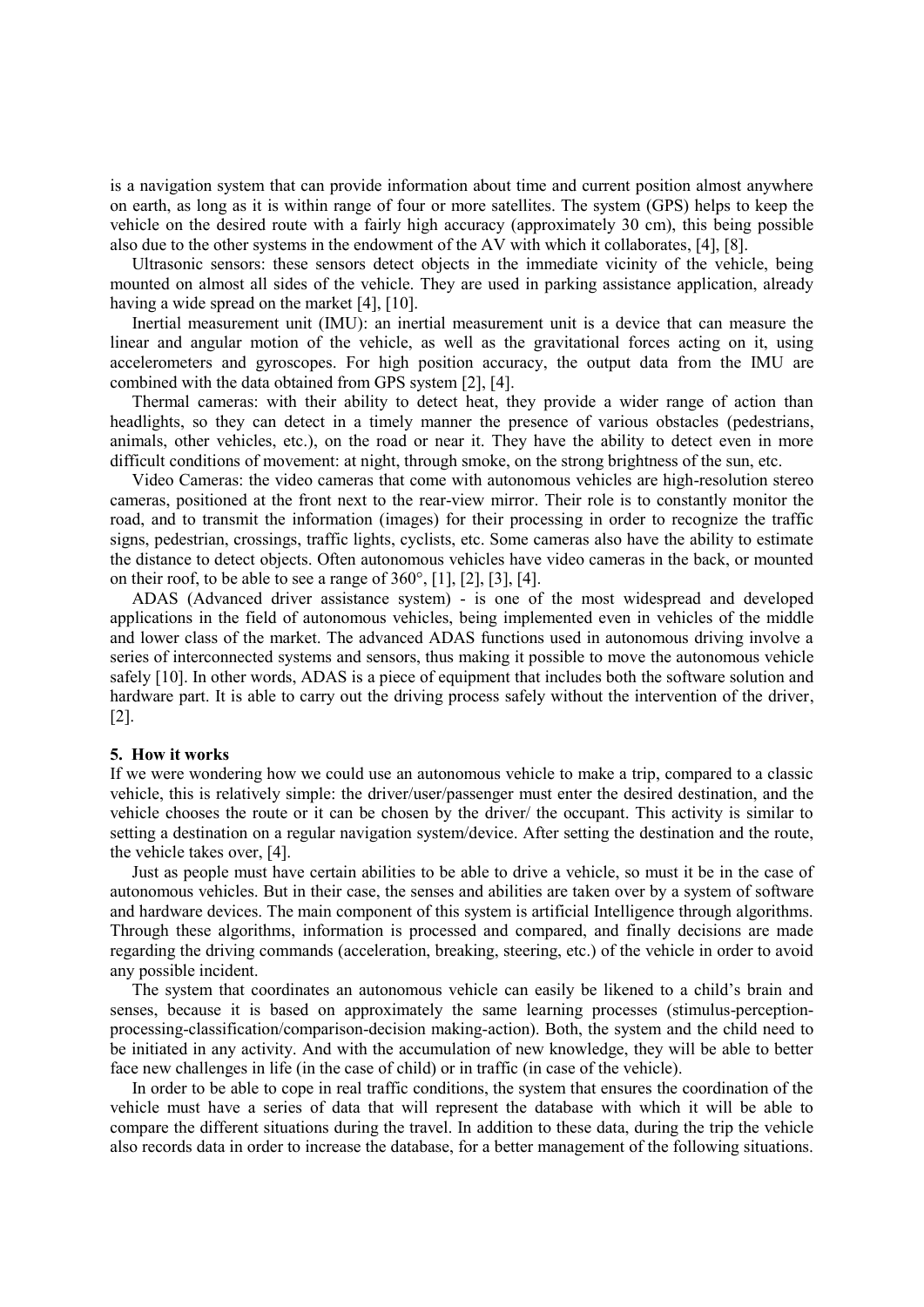Through artificial intelligence, this information is processed so that the vehicle (the algorithms) learns to manage the following situations similar to the previous ones, which were recorded.

Data storage (video/images) and processing is not sufficient for safe driving, so communication with road infrastructure, other vehicles in traffic and even the server are great solutions to improve the safety of manoeuvres.



In other words, artificial intelligence simulates/mimics the complex process specific to human being: perception, processing and decision making, thus realizing the control of the main commands of the vehicle (acceleration, braking, steering, avoiding obstacles, etc.).

Of course, in addition to all the advantages of this technology, there are a number of weaknesses at moment:

- the difficulty of moving in areas under construction that have not been implemented on the digital map;
- the difficulty of moving in off road areas or in chaotic traffic;
- Cyber security, because there is a risk of hacking.

## **6. The usefulness of autonomous driving technology - possible ways of use**

Self-driving technology offers a wide variety of use cases, but only four of them are described below:

Autonomous Valet Parking: refers to the situation in which the vehicle takes control only to move to the first parking lot where there is a free space, or to a parking lot chosen by the driver. Of course, this function can also be used in reverse, for example, the car in the parking lot can be called at the meeting point where it left. Due to the system's ability to manage parking manoeuvres, hard to reach spaces for beginner drivers can be used. Another advantage would be that the size of parking spaces can be reduced, which will provide more space for other purpose in overcrowded cities. Of course, all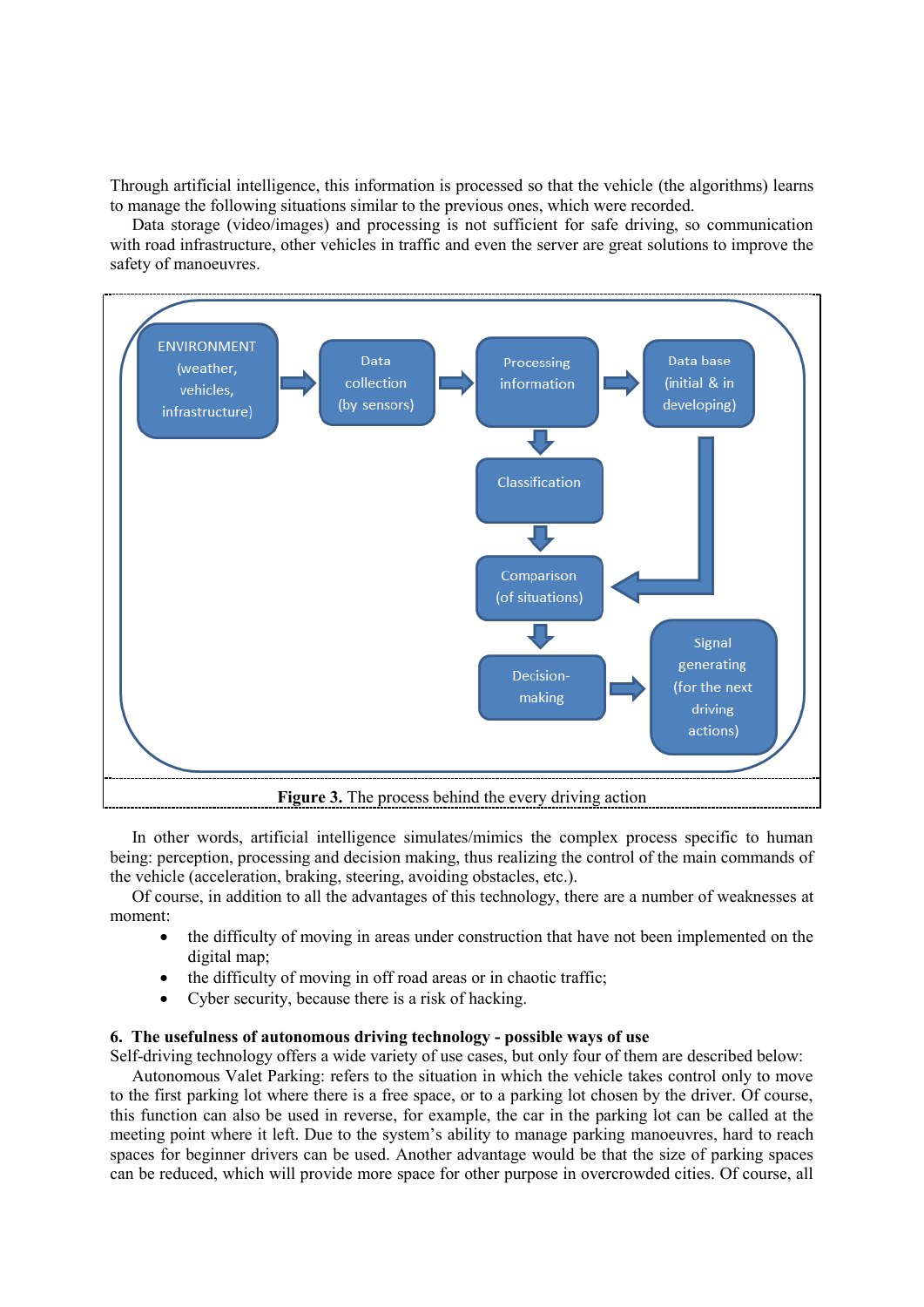these actions (travel to the parking lot or vice versa) must be carried out in strict compliance with the legislation on motor vehicles on public roads, [11], [1].

Interstate pilot: refers to the situation in which the degree of automation of the vehicle allows taking over driving functions (acceleration, braking, steering), through an autopilot, but only in the presence of the driver. This function is intended in particular for travel on the motorway or in stopand-go traffic jams, thus facilitating the reduction of driver stress in the situations mentioned above. With the help of this function the number of accidents can be reduced, at the same time improving the traffic flow. Activation of the function (transfer of commands) must be performed in a safe manner, [1], [11].

Full automation using driver for extended availability: can be considered a higher version of the "interstate pilot" function, mentioned above. By transferring the driving functions to the automatic system, the driver becomes a passenger, being able to release the steering wheel and pedals, but his/her absence is not allowed. By means of this function the vehicle can move in almost any situation, as long as the movement area is not restricted from a legal point of view, regarding the movement of vehicles equipped with autonomous driving systems, [1], [11].

Vehicle on demand: through this concept and technology, the availability of vehicle in (almost) any location, at the request of an applicant, is possible. This solution is suitable for both passenger and freight transport. By replacing the human operator with an autonomous (automated) driver, the time spent in traffic would be considerably reduced, because the system does not require breaks for rest, being available 24 hours a day. This concept is closest to what an autonomous vehicle (SAE Level 5) means in the future, [1], [11].

# **7. Conclusion**

It is noted that the development of driver assistance systems as well as attempts to make various prototypes of automated/autonomous vehicles has as a starting point the minimization of the number of road accidents (driver and passenger safety, goods safety, and other road users).

In the last 15 years, the technology has developed at a fairly fast pace. The autonomous vehicle and its development bringing together companies from different fields: companies developing navigation system, camera devices, software and hardware solutions, up to the major automotive concerns. But an extremely important factor in the development of this industry is the legislative framework. This is the reason why most often the developers of autonomous vehicles have to meet with the governments of countries of the world, in order to regulate the use of these vehicles in the public space.

The Internet of things (IoT), the giant network of connected devices and users, which collect and share information about the environment where they are, is in continuous development. The evolution of this technology but also of the road telematics (long-range information transfer) made possible the developing of vehicles with a certain level of driving autonomy and increased the safety of using this type of vehicles. Through continuous developing of Internet of Things technology and its integration into automotive filed, the way of interacting between user and vehicle or/and between vehicle and another devices (especially road infrastructure) will be change completely.

In order to increase safety, it will be necessary to intensify the communication protocols between vehicles (V2V) but also the communication with the infrastructure (V2I). Thus, the current (conventional) infrastructure will have to be improved so that it can meet the requirements of autonomous vehicles. And as a considerable improvement in the exchange of information, communication with everything  $(V2X)$  – any other device- will further facilitate the movement of autonomous vehicles because they will have enough information to meet the challenges. But all this is possible only with the help of artificial intelligence that requires continuous improvement, so that in the coming years to reach fully autonomous vehicles (SAE-LEVEL 5).

#### **References**

[1] Maurer M, Gerdes J C., Lenz B, and Winner H 2015 Autonomous Driving

[2] Iclodean C, Cordos N, and Varga B O 2020 Autonomous Shuttle Bus for Public Transportation: